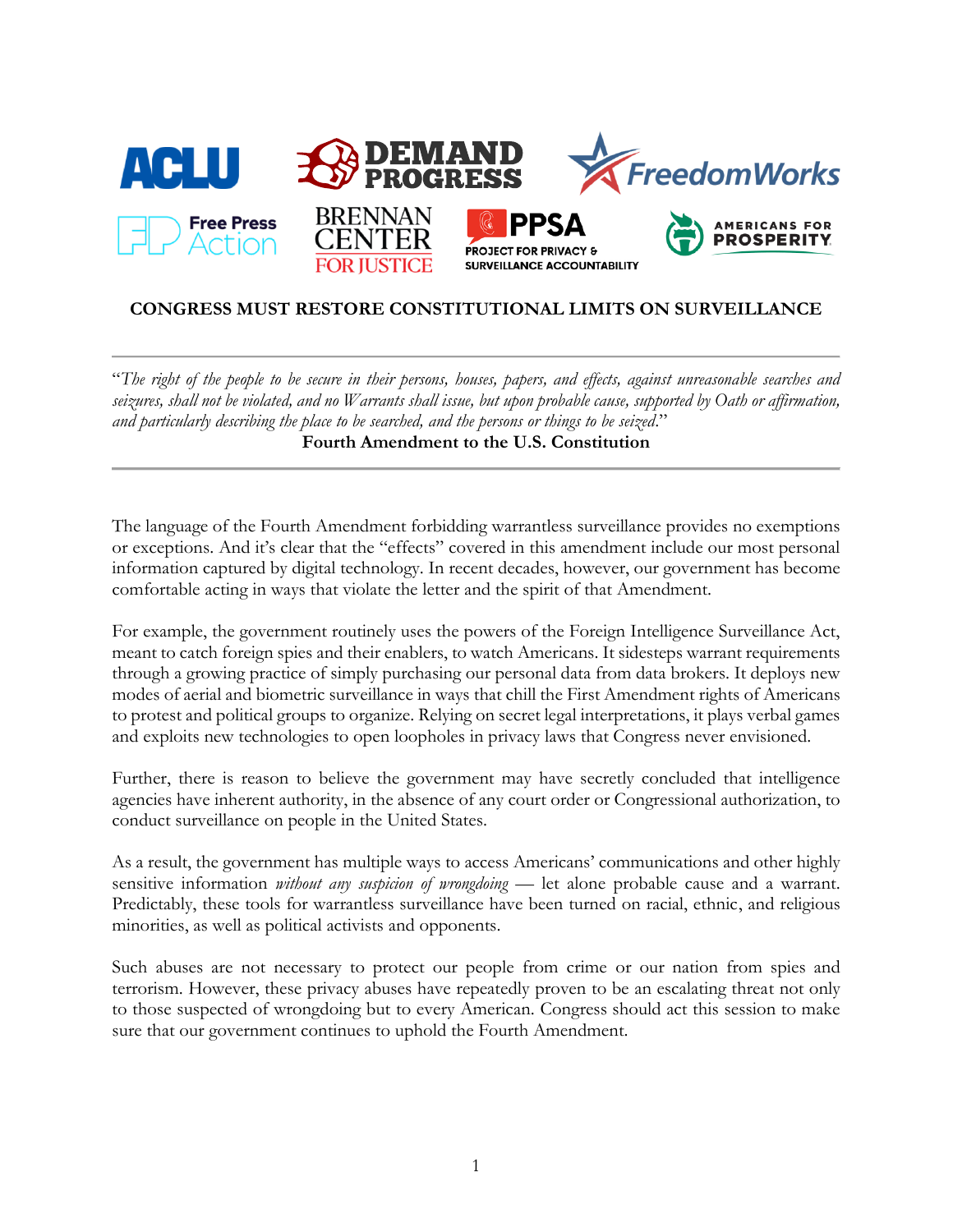#### **Pressing Surveillance Issues before Congress**

**It is past time for Congress to enact surveillance reforms that restore Americans' constitutional rights and create a sustainable legal framework for privacy in the digital age.**  Members of Congress who value privacy should pursue these current legislative opportunities to secure constituents' liberties:

- **Support The Fourth Amendment Is Not For Sale Act [\(H.R.2738/](https://www.congress.gov/bill/117th-congress/house-bill/2738)[S.1265\)](https://www.congress.gov/bill/117th-congress/senate-bill/1265/)**, which closes the legal loophole that the government is exploiting to purchase troves of information from private data brokers that it would otherwise need a court order or subpoena to obtain. This legislation was been introduced in the Senate by Sens. Ron Wyden, Mike Lee, Patrick Leahy, Steve Daines, Rand Paul, and others, including Majority Leader Chuck Schumer. It was introduced in the House by Reps. Jerry Nadler and Zoe Lofgren.
- **Strengthen the Foreign Intelligence Surveillance Court and remove impediments to judicial oversight** — as provided for in Sens. Patrick Leahy and Mike Lee's amendment that passed the Senate in 2020 [with 77 votes.](https://www.senate.gov/legislative/LIS/roll_call_lists/roll_call_vote_cfm.cfm?congress=116&session=2&vote=00090)
- **Rein in warrantless surveillance under Executive Order 12333 and Section 702 of FISA**, for instance by supporting the Lofgren-Massie amendment to prohibit "backdoor" searches of Americans' communications, which has been endorsed by [dozens of organizations.](https://s3.amazonaws.com/demandprogress/letters/Coalition_support_for_Lofgren-Massie_amendment.pdf)
	- o **This is necessary to restore any EU-US Privacy Shield agreement**, which in 2020 the Court of Justice of the European Union (CJEU) struck down for the second time.
- **Update privacy laws to comply with recent Supreme Court decisions** and protect newer forms of highly personal information, such as geolocation data, web browsing and Internet search histories, DNA and other forms of biometric information, and more. Sens. Ron Wyden and Steve Daines, for instance, offered an amendment in 2020 to protect Internet browsing and search histories from warrantless surveillance under the Patriot Act, which earned [59 votes](https://www.senate.gov/legislative/LIS/roll_call_lists/roll_call_vote_cfm.cfm?congress=116&session=2&vote=00089) in support (it has also been incorporated in The Fourth Amendment Is Not For Sale Act).
- **Adopt reforms that ensure proper transparency when an American citizen has been**  subject to surveillance. Congress should adopt legislation that requires law enforcement to notify domestic targets of electronic data surveillance in a timely manner. Currently, the government is able to avoid notification, or delay it indefinitely, with only a weak showing of need.
- **Stop the proliferation of facial recognition and biometric technology** by the federal government, which it is aggressively deploying in the absence of statutory authorization.
- **Support the Cell-Site Simulator Warrant Act (***H.R.4022/S.2122***), which would require the** government obtain a warrant before deploying cell site simulators, often called "Stingrays," to identify and track all cell phones in an area.
- **Support the Open Technology Fund (OTF)**, an independent entity created, owned, and operated in partnership with the US government, in particular by empowering OTF to support secure technology domestically [\(fact sheet\)](https://s3.amazonaws.com/demandprogress/documents/OTF_Fact_Sheet.pdf).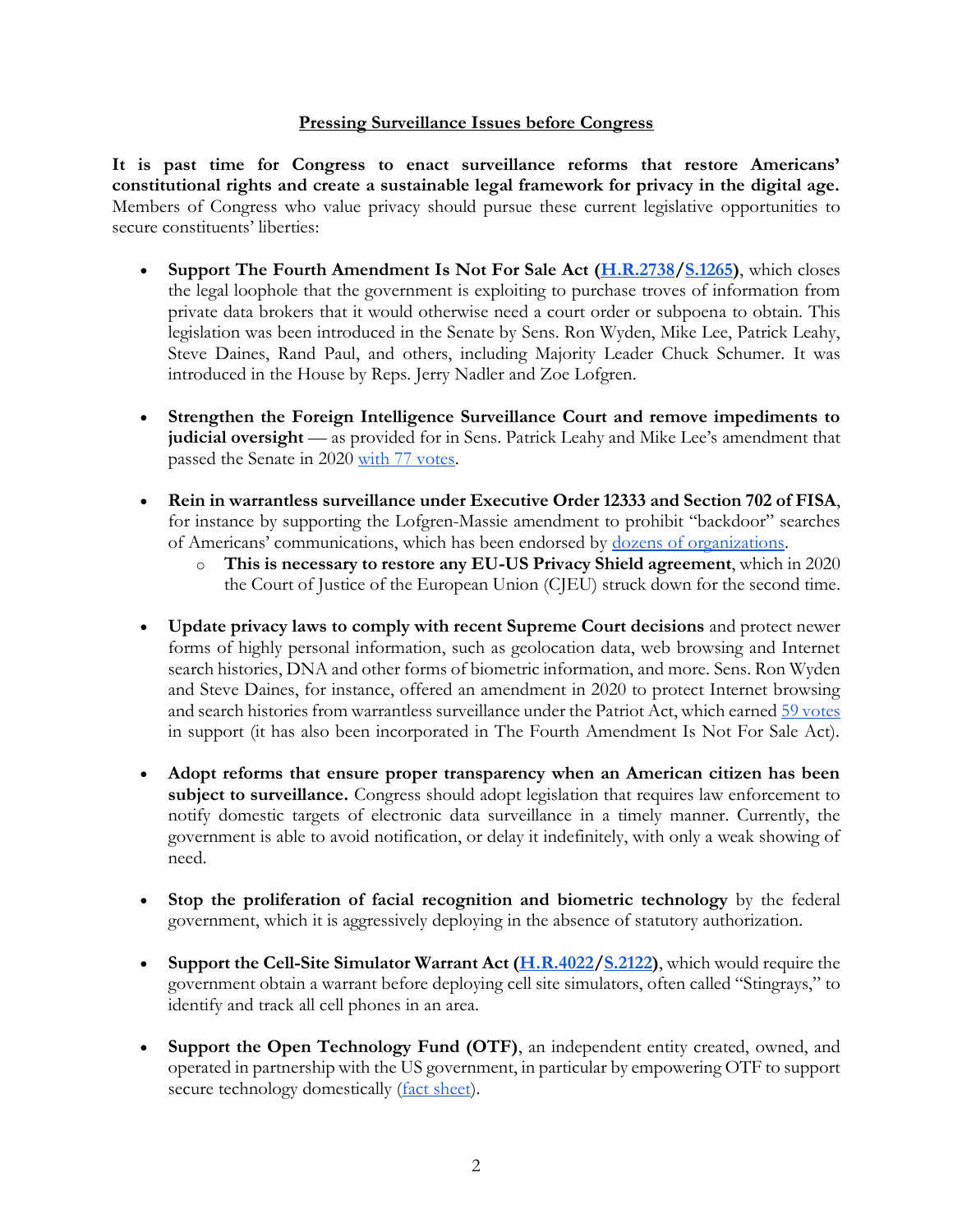- **Eliminate the government's ability to engage in "bulky collection"** or otherwise collect sensitive data without any individualized suspicion of wrongdoing.
- **Update and modernize the Electronic Communications Privacy Act (ECPA)** to reflect changes in technology and the public's privacy expectations.
- **Fight secret law and get straight answers from the executive branch** about how it is using the legal authorities Congress has provided, as well as whether it believes it has "inherent authority" to conduct surveillance on the American people.
- **Join the Fourth Amendment Caucus**, co-chaired by Reps. Zoe Lofgren (contact: ryan.clough@mail.house.gov) and Thomas Massie (contact: seana.cranston@mail.house.gov).

# **How We Got Here**

In the 1970s, the Church Committee revealed that intelligence agencies, including the CIA, the FBI, and the NSA, had been spying on Americans for decades. Congress and the executive branch responded by enacting laws and policies designed to limit government surveillance and protect Americans' constitutional rights. Congress also acted to protect consumer privacy in areas like financial transactions and telecommunications.

Unfortunately, these laws have failed to keep up with technology. The Electronic Communications Privacy Act, for instance, was enacted before the advent of the modern Internet and hasn't been meaningfully updated since. Some surveillance laws in place today would likely be unconstitutional under [recent Supreme Court case law.](https://www.supremecourt.gov/opinions/17pdf/16-402_h315.pdf) None addresses the modern phenomenon of [data brokers](https://www.fastcompany.com/90310803/here-are-the-data-brokers-quietly-buying-and-selling-your-personal-information) a gap the government now routinely exploits to purchase data that it would otherwise need a court order to obtain. Likewise, most of the [electronic communications surveillance the U.S. government](https://www.washingtonpost.com/opinions/meet-executive-order-12333-the-reagan-rule-that-lets-the-nsa-spy-on-americans/2014/07/18/93d2ac22-0b93-11e4-b8e5-d0de80767fc2_story.html)  [conducts overseas](https://www.washingtonpost.com/opinions/meet-executive-order-12333-the-reagan-rule-that-lets-the-nsa-spy-on-americans/2014/07/18/93d2ac22-0b93-11e4-b8e5-d0de80767fc2_story.html) is unregulated by Congress, based on the long-outdated assumption that overseas surveillance has little impact on Americans' privacy.

Compounding this problem, surveillance laws were dramatically expanded — and privacy protections weakened — in the aftermath of 9/11. We have now had twenty years of experience with these laws, and it's clear that a reset is needed. Surveillance authorities that were meant to target foreigners in international terrorism cases have [morphed](https://newrepublic.com/article/145474/chance-control-domestic-spying-trump-era-opportunity-reform-nsa-surveillance-program) into tools for warrantless access to Americans' communications in purely domestic criminal matters. Court decisions have revealed systemic failure [to comply with](https://www.washingtonpost.com/national-security/fbi-and-nsa-violated-surveillance-law-or-privacy-rules-a-federal-judge-found/2020/09/04/b215cf88-eec3-11ea-b4bc-3a2098fc73d4_story.html) of privacy safeguards established by Congress and the courts. And reviews by independent government bodies have [concluded](https://www.nytimes.com/2020/02/25/us/politics/nsa-phone-program.html) that some of the most intrusive post-9/11 surveillance programs have yielded little value in protecting America.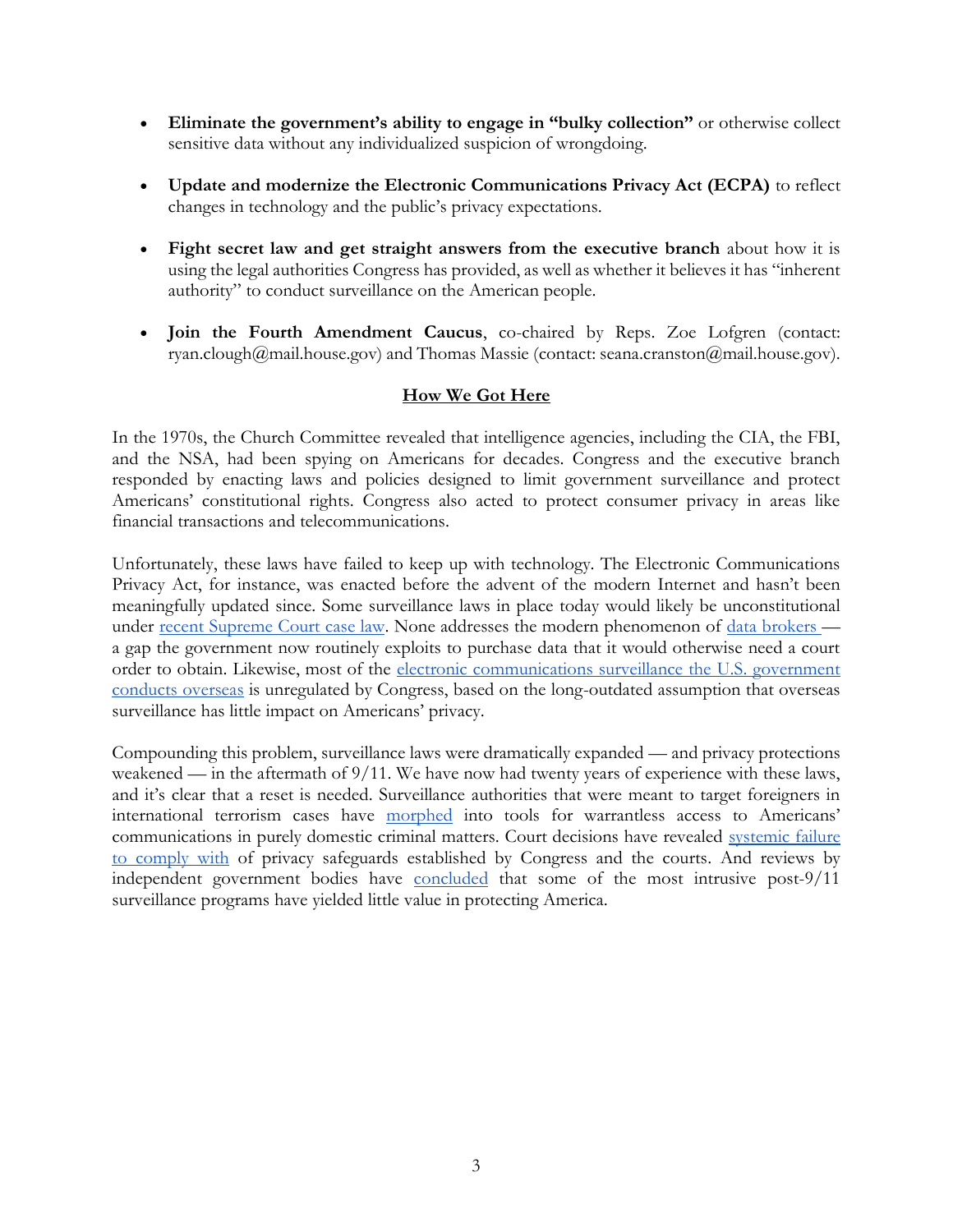#### **The Fallout: Surveillance Abuses and Economic Risks**

When government is free to conduct warrantless surveillance, the result has always been the same: targeting of marginalized communities, including racial and religious minorities, as well as political opponents and many who exercise their constitutional right to express dissent. In the era examined by the Church Committee, the FBI set its sights on Martin Luther King, Jr. and other civil rights and anti-war activists. In recent years, we have seen troubling echoes of those practices from administrations of both parties.

Although the government's actual surveillance practices are highly secretive — and officials have sometimes provided <u>[false](https://www.washingtonpost.com/national-security/dhs-analyzed-protester-communications-raising-questions-about-previous-statements-by-senior-department-official/2020/07/31/313163c6-d359-11ea-9038-af089b63ac21_story.html)</u> or [misleading](https://www.nytimes.com/2020/12/03/us/politics/section-215-patriot-act.html) statements to Congress about those practices — investigative reporting and public scandals have uncovered some disturbing activities. A small sample:

- The Department of Defense **buys** detailed geolocation information generated by popular prayer and dating apps used by Muslims around the world, including the United States despite the fact that the Supreme Court held in 2018 that such information is protected by the Fourth Amendment.
- The Department of Justice (DOJ) Inspector General found that applications to conduct surveillance of a Trump campaign aide — a highly sensitive investigation that demanded scrupulous accuracy — were riddled with errors and omissions. The inspector general also conducted a random [survey of 29 FISA surveillance requests](https://www.npr.org/2020/03/31/824510255/justice-department-ig-finds-widespread-problems-with-fbis-fisa-applications) regarding other individuals and found numerous errors in all of them.
- In June, as thousands of people took to the streets to protest police killings of Black Americans, the Department of Homeland Security (DHS) [collected and analyzed](https://www.washingtonpost.com/national-security/dhs-analyzed-protester-communications-raising-questions-about-previous-statements-by-senior-department-official/2020/07/31/313163c6-d359-11ea-9038-af089b63ac21_story.html) protesters' text messages — then denied the practice in a congressional hearing. DHS also [deployed](https://www.nytimes.com/2020/06/19/us/politics/george-floyd-protests-surveillance.html)  [helicopters, airplanes, and drones](https://www.nytimes.com/2020/06/19/us/politics/george-floyd-protests-surveillance.html) over 15 cities to monitor the protests, logging at least 270 hours of surveillance.
- To assist in identifying undocumented immigrants, DHS has bought access to a private [database that tracks millions of cell phones](https://www.vice.com/en/article/v7479m/ice-is-using-location-data-from-games-and-apps-to-track-and-arrest-immigrants-report-says) using geolocation information generated by games and weather apps.

These examples are likely the tip of the iceberg, given the other ways in which racial, religious, and ethnic minorities and political activists and opponents have been singled out by law enforcement and intelligence agencies. For instance, as far back as 2015, DHS [monitored](https://theintercept.com/2015/07/24/documents-show-department-homeland-security-monitoring-black-lives-matter-since-ferguson/) the social media posts of civil rights leaders protesting racial issues in policing. More recently, Immigration and Customs Enforcement (ICE) [kept careful track](https://www.thenation.com/article/archive/ice-immigration-protest-spreadsheet-tracking/) of "anti-Trump" protests in New York City. And DH[S](https://www.washingtonpost.com/national-security/dhs-compiled-intelligence-reports-on-journalists-who-published-leaked-documents/2020/07/30/5be5ec9e-d25b-11ea-9038-af089b63ac21_story.html) [compiled](https://www.washingtonpost.com/national-security/dhs-compiled-intelligence-reports-on-journalists-who-published-leaked-documents/2020/07/30/5be5ec9e-d25b-11ea-9038-af089b63ac21_story.html) intelligence files on journalists who covered the George Floyd protests. Regardless of one's position on the intelligence collection techniques used in each of these cases, they all illustrate the problem of discriminatory use of police surveillance power.

Furthermore, U.S. surveillance practices increasingly violate international laws and norms, creating [tensions with allies](https://www.nytimes.com/2013/10/24/world/europe/united-states-disputes-reports-of-wiretapping-in-Europe.html) and making it more difficult for U.S. companies to do business with overseas partners. Lax privacy protections in the United States recently led CJEU to [invalidate](https://www.bbc.com/news/technology-53418898) the agreement that allows data transfers between European Union and U.S. companies. If the situation isn't remedied, it could have a profound effect on the ability of U.S. businesses to do business in Europe.